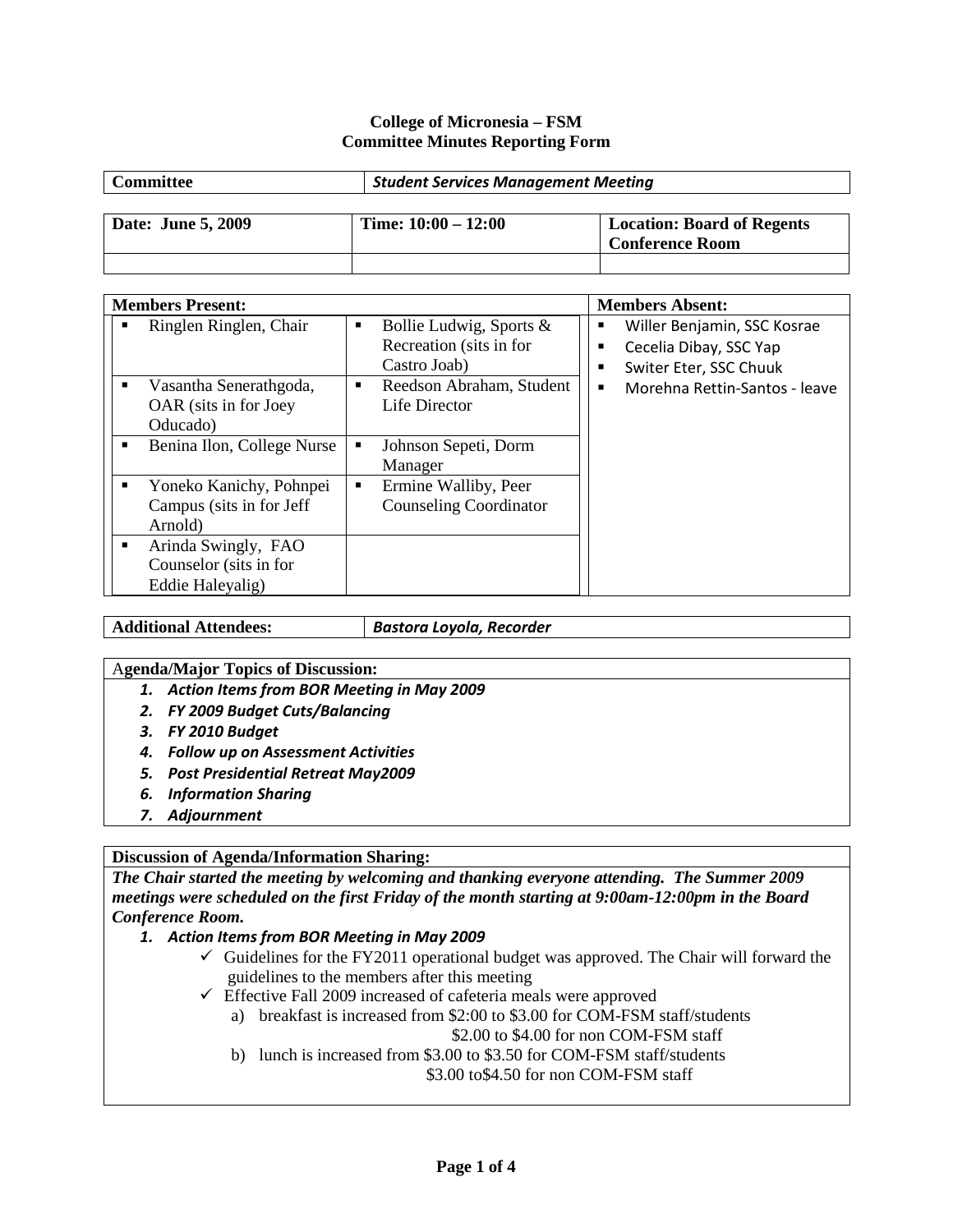c) dinner is increased from \$3.00 to \$3.50 for COM-FSM staff/students \$3.00 to \$4.50 for non COM-FSM staff

- $\checkmark$  The AS degree teacher education elementary program will be replaced with AA degree in Teacher Preparation
- $\checkmark$  All directors, managers, chairs and instructors to start educating staff, faculties and students between now until Fall 2009 on the revised attendance policy to be in effect Fall 2009. The instructors/staff to inform the students during Orientation. This policy will be evaluated every three years.
- $\checkmark$  The proposed revisions to the alcohol policy and implemented procedures were approved effective Fall 2009. The Cabinet is requiring that all policies developed need an evaluation date after implementation.
- $\checkmark$  The Board of Regents revised their 2009 expenditure budgets to reflect the appropriated amount.
- $\checkmark$  The BOR amended the travel advance policy to provide 100% of per diem prior to traveling except for those with outstanding travel voucher.
- $\checkmark$  The next BOR meeting will be held in Kosrae in August 2009.

# *2. FY 2009 Budget Cuts/Balancing*

The college is experiencing deficit over \$800,000.00. The Finance committee is working on ways to balance the budget between now and September 2009. The committee will meet after the Director of Human Resources provides the hiring dates for those vacant positions, unused salaries, housing and special contracts. The deadline to balance the budget is June 30, 2009.

## *3. FY 2010 Budget*

During the budget hearing at the FSM Congress, the College requested 3.9 million for the FY2010 budget and the FSM President recommends to the Congress only 3.67 million.

#### *4. Follow up on Assessment Activities*

The Chair recommended and encouraged everyone to keep doing their assessment activities, continue collecting data and contacting surveys. Joey is the new assessment coordinator for the student services. He will be meeting the managers on their assessment for the Fall 2009 when he gets back from the Philippines.

## *5. Post Presidential Retreat May2009*

The Retreat recommended status quo with modification. The planning and resources committee has been tasked by the President to work with the recommendation for a plan before the Board of Regents meeting.

## *6. Information Sharing*

VPSS

August 6, 2009 is deadline to submit reports for the BOR meeting

Recreation

- $\downarrow$  New course offered this summer is Ping Pong
- $\overline{\phantom{a} \bullet}$  Basketball summer camp (between ages of 10-17) starting July 11-17
- New Instructor for ESS courses, Rolden Laguerta
- COM-FSM Shark Team won the basketball tournament
- Intramural Games for the students starting next week

OAR

- $\overline{\phantom{a}}$  Business 101 was cancelled, the instructor is off-island
- $\overline{\phantom{a}}$  Arbel Ben was working on the enrollment list for Summer 2009 due today
- National campus broke the projection this summer's enrollment with 665 students

Dorm

- $\overline{\phantom{a}}$  There are over 84 students residing in the dorms
- Hosting UB students from Pohnpei and Marshall Islands, Teacher Corps students
- Awaiting the summer enrollment list to evacuate the students still staying in dorms who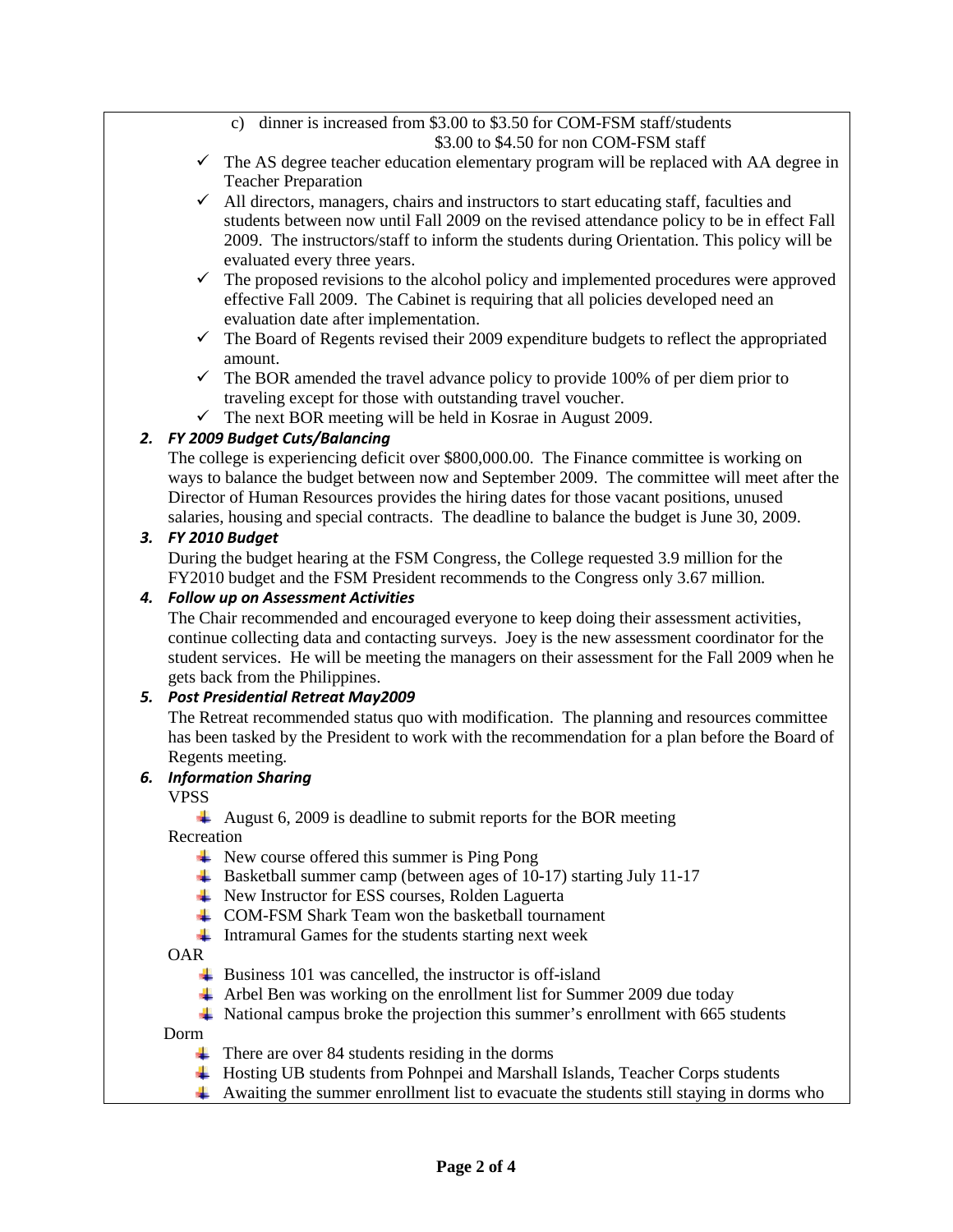| are not enrolled for the summer                                                                                                      |  |  |  |
|--------------------------------------------------------------------------------------------------------------------------------------|--|--|--|
| <b>Student Life</b>                                                                                                                  |  |  |  |
| Appointed to serve in the adhoc committee for the cafeteria to review applications for                                               |  |  |  |
| hiring                                                                                                                               |  |  |  |
| Needed the members support to approach and motivate students so that they can stay                                                   |  |  |  |
| away from alcohol                                                                                                                    |  |  |  |
| <b>FAO</b>                                                                                                                           |  |  |  |
| $\overline{\phantom{a}}$ FAO handbook is updated and in process                                                                      |  |  |  |
| $\downarrow$ Conducted workshops with the high schools in Pohnpei, Kosrae, and Chuuk on the new<br>changes of Pell Grant             |  |  |  |
| $\overline{\phantom{a}}$ Assisting students on line for the FAFSA                                                                    |  |  |  |
| Dispensary                                                                                                                           |  |  |  |
| $\perp$ Red Cross is visiting COM-FSM on 6/12/09 at 2:00pm in front of the LRC to provide                                            |  |  |  |
| blood type to those who are interested, Benina will coordinate the set up.                                                           |  |  |  |
| $\downarrow$ New assistant nurse is coming on board                                                                                  |  |  |  |
| Pohnpei Campus                                                                                                                       |  |  |  |
| Broke the projection on the summer enrollment list                                                                                   |  |  |  |
| $\triangleq$ COMET sign up list is on going for the Fall 2009                                                                        |  |  |  |
| Student Services staff are on the Prep Committee to prepare for next semester                                                        |  |  |  |
| $\overline{\phantom{a}}$ Educating students to apply their financial aid earlier                                                     |  |  |  |
| $\overline{\phantom{a}}$ Hiring tutors for the summer                                                                                |  |  |  |
| Peer Counseling                                                                                                                      |  |  |  |
| Attended the Family Planning conference in Saipan two weeks                                                                          |  |  |  |
| $\ddot{\text{+}}$ First outreach for the summer with the Paies community today at 3:00pm – 5:00pm                                    |  |  |  |
| $\triangleq$ Asking all members for their prayers for Mike Ioanis. He is studying for the Substance<br>Abuse specialist for the FSM. |  |  |  |
|                                                                                                                                      |  |  |  |
| 7. Adjournment                                                                                                                       |  |  |  |
| The meeting is adjourned at 11:50am.                                                                                                 |  |  |  |

# **Comments/Upcoming Meeting Date & Time/Etc.:**

 *The next meeting is scheduled on July 3, 2009 in the Board Conference Room at 10:00am – 12:00 noon.*

## **Handouts/Documents Referenced:**

- *1. Agenda*
- *2. Timeline for the next BOR meeting*
- *3. Revised attendance policy*

#### **College Web Site Link:**

*Link to where the minutes or information can be found on the college web site. Note the President has directed that all committee minutes be placed on the college web site.* 

| <b>Prepared by:</b> |                 | <b>Date Distributed:</b> |         |
|---------------------|-----------------|--------------------------|---------|
|                     | Bastora Loyola, |                          | 6/12/09 |
|                     | Secretary       |                          |         |